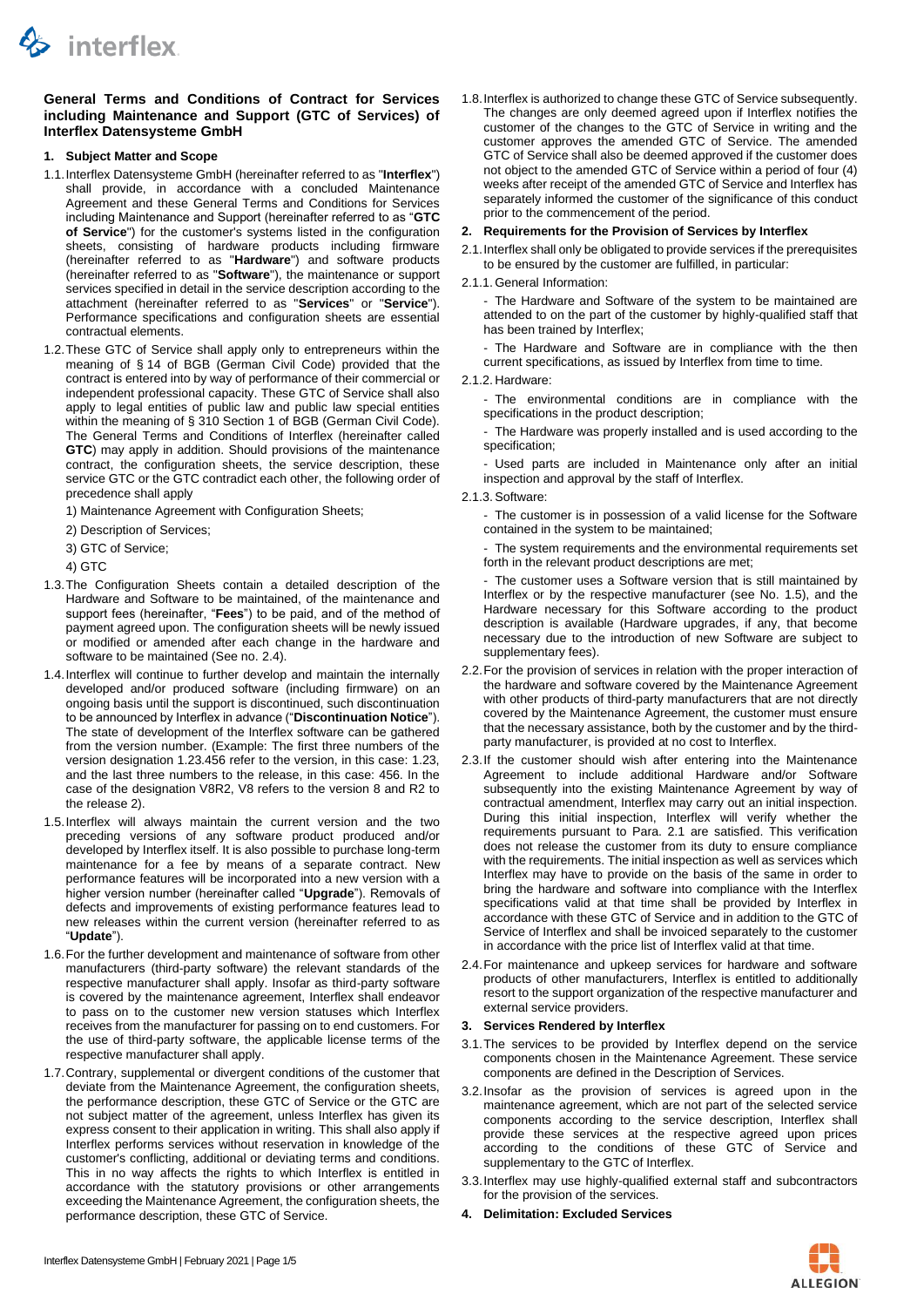

- <span id="page-1-1"></span>4.1.The following services are not included in the scope of services; consequently, Interflex is under no obligation to provide such services:
- 4.1.1.Elimination of malfunctions and damages which are due to improper use of the system or to other influences for which Interflex is not responsible and which do not have their cause in the functioning of the system to be serviced itself, especially malfunctions and damages which are due to force majeure, improper influence of third parties (also by third party service providers used by the customer and not authorized by Interflex) or third party systems (which are not listed in the configuration sheet), operating errors, non-observance of user instructions and the generally accepted operating guidelines of EDP devices;
- 4.1.2. Repairs or increased expenditures resulting from failure to use original accessories, or from the removal of series numbers and/or other identifications;
- 4.1.3. Repairs or modifications to systems, networks and equipment provided by the customer.
- 4.1.4.Adaptation of the Software in the event of modifications of the system platform described in the Description of Services or in the configuration sheets and all work that is related to the modification or to an adaptation to another system platform;
- 4.1.5.Services with respect to Hardware and/or Software which the customer has not used in accordance with the specification and documentation;
- 4.1.6. Installation of new Software versions and necessary adaptations of the customer's system environment;
- 4.1.7.Services outside the operating and response times defined in the Description of Services;
- 4.1.8. Removal of failures and defects having occurred as a consequence of parameterization and programming activities on the part of the customer;
- 4.1.9. Removal of failures and defects that have been caused by noncompliance with the requirements under No. [2.1](#page-0-2) or by a violation of the customer's duties to assist pursuant to No. [5](#page-1-0) ;
- 4.1.10. Removal of failures and defects that could have been prevented if directions and instructions, as contained in the product descriptions of the used products or as issued by Interflex to the customer in another manner, especially within the framework of the Maintenance Agreement, had been complied with;
- 4.1.11. Services with regard to Hardware or Software that was modified by the customer or a third party without the prior written consent of Interflex;
- 4.1.12. Removal of failures and defects that are not related to the system to be maintained, as described in the Configuration Sheets.
- 4.2.Additionally, the scope of performance does not include advisory services and other services that are related to the services mentioned under No. [4.1.](#page-1-1)
- 4.3.Services not included in the scope of services shall be provided by Interflex in accordance with the terms of these GTC of Service and in addition to the GTC of Service of Interflex against separate remuneration, provided this has been agreed upon in writing.

#### <span id="page-1-0"></span>**5. Customer's Obligations to Cooperate**

- 5.1.The customer shall provide Interflex with the information and special equipment (e.g. high ladders, lift trucks, lifting platform to reach the systems to be serviced) required for the performance of the contractual services in a timely manner and free of charge, and shall grant sufficient access to hardware and software during normal business hours. The customer shall grant Interflex employees access to the necessary premises and access to the systems to be serviced during normal business hours or otherwise agreed times. Failure to grant Interflex such access or to grant the same during the agreedupon times or to the required extent shall entitle Interflex to bill the customer separately for any expenses incurred by us in vain or additionally, unless the customer cannot be held responsible for the failure to safeguard or improper safeguarding of access.
- 5.2.The customer designates a responsible system manager and a deputy manager, who shall be authorized in relation to Interflex to furnish and receive binding information and who will make all decisions in connection with the services. The customer shall ensure that any personnel required by the customer would be at their disposal duly.
- 5.3.For reasons of security, an experienced staff member of the customer must be present at the place of installation during the provision of the Maintenance Services by Interflex and must ensure

compliance with the company security regulations. The customer's security regulations, if any, must be delivered to Interflex in writing with the placement of the order, at the latest before the work is carried out.

- 5.4.Before Interflex renders the Maintenance Services, the customer must carry out itself all tasks not covered by the scope of the Maintenance Agreement and specified as "to be carried out by the customer" in the Maintenance Agreement.
- 5.5.At the request of Interflex, the customer will make available at no cost a lockable cabinet or other suitable storage facilities in the immediate vicinity of the place of installation of the Hardware and Software to be maintained for the storage of documents, material (e.g., replacement parts), and auxiliary devices which Interflex needs to provide the Maintenance Services.
- 5.6.The customer shall ensure the possibility of remote access by Interflex to the system to be serviced to the extent necessary for the provision of the services.
- 5.7.Changes in the location of Hardware and other modifications of the system to be maintained (e.g., change of the operating system) must be timely coordinated with Interflex. In this case, Interflex may refuse to continue Maintenance for good cause. In case of continuation of Maintenance, Interflex will compile accordingly modified configuration sheets. Additional costs arising in the performance of the Maintenance Services as a consequence of such changes are to be borne by the customer.
- <span id="page-1-3"></span>5.8.The customer is under obligation to make data and program backups in machine-readable format at regular intervals, at least once a day, and to ensure by doing so that the data and programs can be restored at a reasonable cost. The data backup is to be carried out according to the specifications of Interflex or of the respective manufacturer or, in the absence of such specifications, according to the generally acknowledged principles of secure data processing. Before Interflex begins to work on the customer's systems, the customer must have a current data backup available in any case.

#### **6. Fees**

- 6.1.The amount and billing interval (monthly, semi-annual, or annual) of the Fees are set forth in the Maintenance Agreement and the configuration sheets.
- <span id="page-1-2"></span>6.2.In the event of an increase in Fees as a consequence of a change agreed in writing to the scope of the Maintenance Services or because additional service components have been chosen, the amount of the increase will be charged for the remainder of the current billing interval pro rata temporis. For this purpose, the Fee for a calendar day will be fixed – depending on the agreed billing interval – at 1/30 of the monthly Fee, 1/180 of the semi-annual Fee, or 1/360 of the annual Fee. The invoicing for extra payments to be made by the customer shall take place during the following month after implementation of the agreed upon change.
- 6.3.Interflex may increase the Fees according to the following rules as a consequence of circumstances other than those mentioned under No. [6.2](#page-1-2) especially to compensate increases in wages and other costs.
- 6.3.1. Interflex is entitled to increase the service fees after expiry of a price fixing arrangement set forth in the Maintenance Agreement or in the configuration sheets either on January 1 or July 1 of a given year.
- 6.3.2. Interflex will notify the customer at least three months in advance of any increase in Fees in writing (e-mail is sufficient). However, an increase will take effect no earlier than at the end of the twelfth month following the effective date of the Maintenance Agreement or since the last increase in Fees.
- 6.3.3. If Interflex announces an increase in Fees, the customer has a special termination right in respect of the Maintenance Agreement – such right to be exercised with two months' prior notice with effect as of the date on which the announced increase in Fees takes effect – but only if the increase in Fees exceeds the increase, as expressed in percent, in the official consumer price index for Germany since the last increase in Fees by more than two percentage points.
- 6.3.4. If the customer fails to make use of his special right to terminate the Agreement, the increase in Fees shall take effect on the announced date. Interflex shall inform the customer of this circumstance and his special right of termination in the letter of notification.

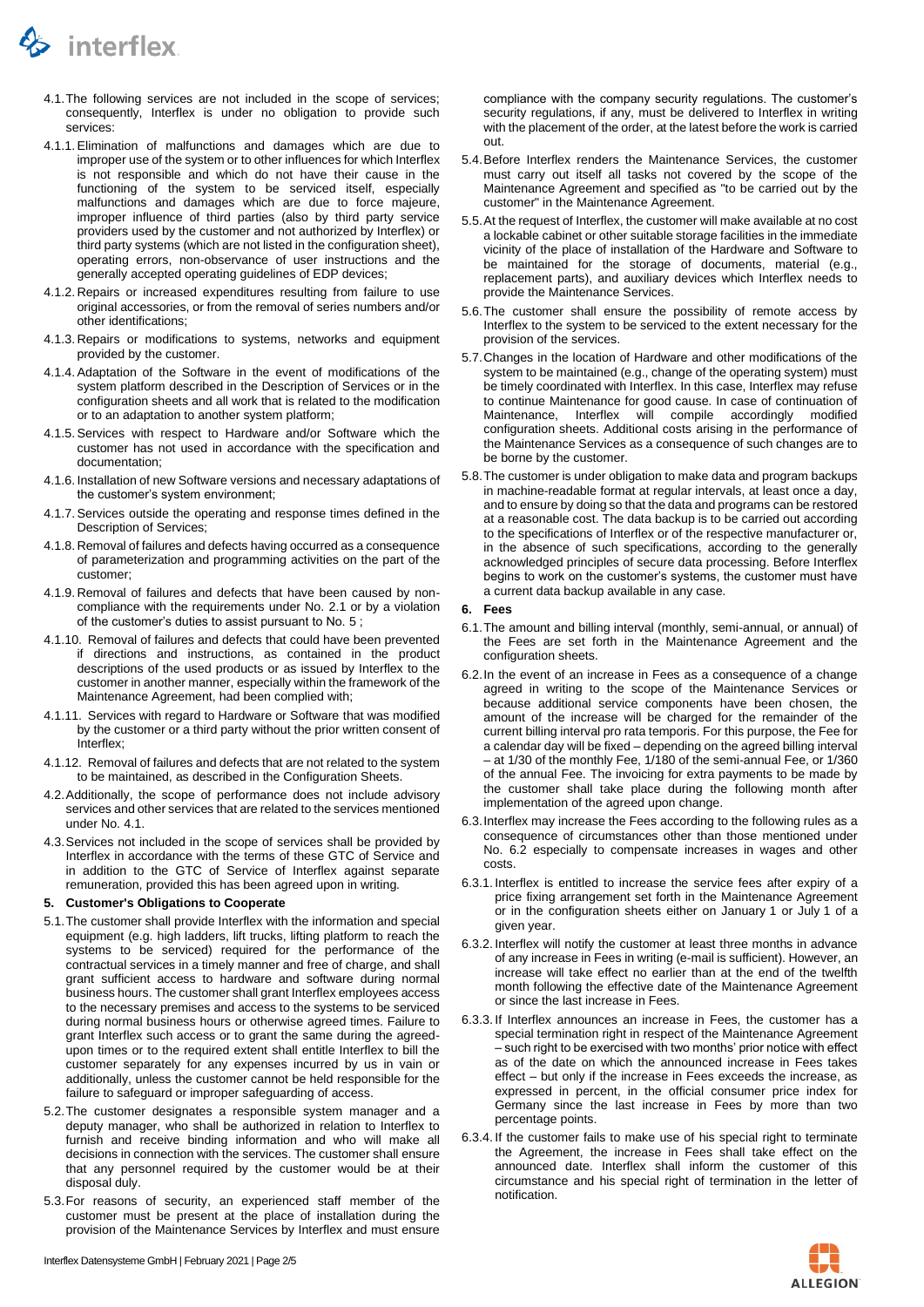

6.4.In addition to the Fees stipulated in the Maintenance Agreement and in the configuration sheets, the statutory VAT at the rate applicable at the time must be paid.

### **7. Terms of Payment**

- 7.1.Unless otherwise agreed in the Maintenance Agreement and in the configuration sheets, Fees and individual invoices for additional services rendered in connection with the Maintenance Agreement are payable net immediately upon receipt of the invoice.
- 7.2.The customer shall only be entitled to offset claims that are undisputed or have been established as final and non-appealable. The customer may exercise a right of retention only to the extent that the customer's counter-claim is based on the same contractual relationship. The customer has no retention right because of partial performances pursuant to § 320 Para. 2 of BGB.
- 7.3.Delay in payment entitles Interflex to discontinue contractual arrangements for the period of delay and only to resume services after payment has been made or the demanded security has been furnished. During a default in payment on the part of the customer, Interflex is entitled to charge interest at the statutory for the duration of the default in payment. The right to assert more extensive claims, especially damage compensation, remains unaffected.
- 7.4.The payment will be deemed received on the day on which the amount is made available to Interflex or on which it is credited to the bank account of Interflex in terms of value.

### **8. Claims based on Defects of Services**

- 8.1.Interflex provides all Services in accordance with methods and procedures that come as close as possible to the current state of technology while taking into account economic efficiency.
- 8.2.If the services represent work performance (Werkleistungen) and exhibit deficiencies, which the customer was not aware of at the time of acceptance or it had reserved its rights in connection with the deficiencies at the time of the acceptance, the customer is still entitled to supplementary performance within a suitable period set by the customer. Interflex shall decide on the type of supplementary performance (correction of deficiency or new production).
- 8.3.Insofar as Interflex is not willing or able to provide supplementary performance, or if supplementary performance is not successful even in the second attempt, or if supplementary performance is unreasonable for the Customer, the Customer may, at his discretion and without prejudice to any claims for damages and reimbursement of expenses according to No[. 9,](#page-2-0) demand a reduction, i.e. a reduction of the agreed fees for the relevant period or of the additional remuneration agreed for the defective service on the basis of a separate order, or - insofar as the breach of duty is not merely insignificant - terminate the maintenance contract.
- 8.4.Interflex may refuse subsequent performance until the customer has paid to Interflex the Fees or the agreed remuneration less such part as corresponds to the economic importance of the deficiency.
- 8.5.The statutory period of limitation for deficiency claims on part of the customer is one (1) year. Shortening the statutory period of limitations to one (1) year also applies to claims arising in connection with unauthorized acts, which are based on a deficiency in the object of delivery or performance. Shortening the statutory period of limitations does not apply to Interflex' unlimited liability for damages resulting from breach of warranty or injury to life, limb or health, for intent and gross negligence and for product defects or if Interflex has assumed a procurement risk.
- 8.6.If the services represent work performance (Werkleistungen) and (a) there is a deficiency in a structure or (b) it involved a work, the success of which in the provision of planning and monitoring services is significant for a structure, then the statutory period of limitation is five (5) years.

## <span id="page-2-0"></span>**9. Liability**

- 9.1.Interflex is liable under the statutory provisions if the customer asserts claims for damages or reimbursement of expenses resulting from intent or gross negligence or non-compliance with warranties given (including the assumption of a procurement risk) and in cases of injury to life, limb or health.
- 9.2.In the case of slight negligence, Interflex is only liable otherwise for the breach of a major contractual obligation. Major contractual obligations are such that arise in connection with the nature of the contract and are particularly important for fulfilling the contractual purpose. In case of violation of major contractual obligations by way of slight negligence, Interflex's liability is limited to foreseeable damage that typically occurs, however no more than EUR 500,000 per damage event.
- 9.3.In the event of a loss of data, Interflex is liable at maximum for the expenditure that is required for reconstruction if the customer has made adequate data backups according to Para[. 5.8.](#page-1-3)
- 9.4.Any liability for damage or expense compensation beyond that stipulated in these GTC shall be excluded regardless of the legal nature of the claim asserted. This in no way affects mandatory liability for product defects.
- 9.5.If the liability on the part of Interflex is excluded or limited according to the present GTC of Service, this equally applies to the liability of the corporate bodies of Interflex and of persons employed by Interflex in the performance of its obligations and of vicarious agents of Interflex, in particular, staff members.

### **10. Rights in Hardware and Software**

- 10.1. Exchanged Hardware parts become the property of Interflex with their removal.
- <span id="page-2-1"></span>10.2. All replacement parts, Hardware and Software products (diagnosis and support programs etc.), and other auxiliary devices (e.g., tools or test systems) that are not integrated into the customer's system and are used by Interflex for the provision of the services and/or are stored at the customer's place remain the property of Interflex and may be used solely by Interflex and its agents. All these items must be returned to Interflex without delay upon request, which may be made at any time, at the latest, however, with the termination of the Maintenance Agreement. The customer has no right of retention in respect of these items.
- 10.3. Software products mentioned under No. [10.2](#page-2-1) and the related documentation may neither be copied nor be passed on or made available to third parties by the customer.
- 10.4. Unless expressly provided otherwise in these GTC of Service or in the Description of Services, the performance of the Maintenance Agreement does not include the grant of any rights or licenses whatsoever in or for any patent, copyright, business secret, trademark, or semi-conductor topography or any other intellectual property right owned by Interflex.

### **11. Security Regulations of the Customer, Observance of Statutory Requirements, Data Protection**

- 11.1. The operating system software contains various possibilities for ensuring system security. The customer is responsible for their use. Every change in the operating system must be coordinated with Interflex in good time in advance.
- 11.2. The operating of transnational networks may be subject to the legal rules of various countries, in particular, rules concerning cross-border data traffic. Ensuring compliance with the applicable provisions is exclusively the customer's responsibility.
- 11.3. Interflex and the customer are obligated to observe the statutory provisions concerning data privacy protection when carrying out the Maintenance Agreement and to impose the obligation to comply with these provisions on their staff. Interflex and the customer are obligated to furnish their respective data protection officers upon request with evidence of compliance with this obligation, such evidence to be in the form required pursuant to the statutory provisions.
- 11.4. Insofar as Interflex processes personal data within the scope of the maintenance contract, for which the Customer is the data controller within the meaning of Art. Art. 4 No. 7 of the EU General Data Protection Regulation (GDPR), the parties shall conclude a separate agreement on commissioned processing pursuant to Art. 28 Par. 3 GDPR (DPA). A sample DPA (data processing agreement), which also outlines the technical and organizational measures guaranteed by Interflex, can be found at [https://www.interflex.de/de/footer/agb.html.](https://www.interflex.de/de/footer/agb.html)

### **12. Protection of Confidential Information, Business Secrets**

- <span id="page-2-2"></span>12.1. Each contractual party shall treat any and all non-public information and business secrets of the other party it becomes aware of within the framework of the business relationship as confidential and use same only for the purposes of the respective contract. The recipient shall not make such business secrets and confidential information available to any third party and shall only permit employees to access such business secrets and confidential information only to the extent necessary for the purpose of the respective contract. In particular, objects that embody business secrets are also subject to the confidentiality obligation.
- 12.2. Business secrets include information that neither as a whole nor in the exact arrangement and composition of its components is generally known or readily accessible to persons in circles who typically deal with this type of information and thus is of economic

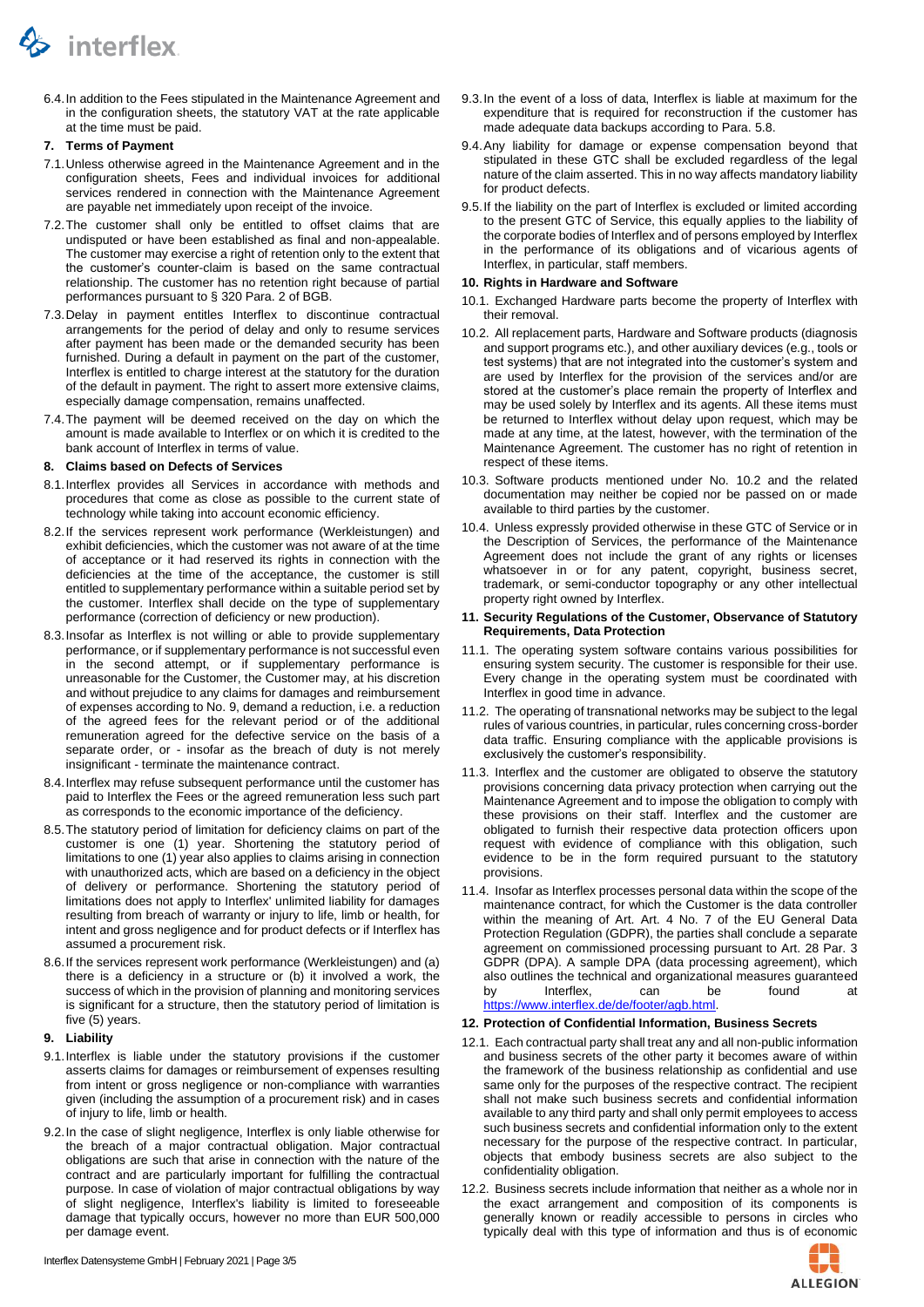

value and which is subject of the circumstances according to suitable confidentiality measures by its rightful owner and for whom there is a legitimate interest in confidentiality, in particular technical information (e.g. methods, procedures, formulas, technologies and inventions) as well as commercial information (e.g. price and financial data and sources of supply) and all information that is designated as confidential or secret or recognizable as a business secret on the basis of other circumstances.

- 12.3. The obligation under Para. [12.1](#page-2-2) shall not apply to such technical or business information that the recipient was already aware of before it obtained such from the other party, or to information that becomes part of the public domain without breach of this obligation, or that has been released for publication in written form by the other party.
- 12.4. If public authorities demand that Interflex or the customer provide information and such information concerns confidential information of the respective other party, such other party must be notified in writing without delay as far as legally permissible and if possible before the relevant information is disclosed.
- 12.5. The parties shall ensure by way of forming appropriate contractual agreements with his/her employees, representatives and other agents that the latter are subject to the corresponding confidentiality obligations and the protected information is used only for the purpose of implementing the business relation.
- 12.6. The confidentiality obligation pursuant to this Para. 16 shall survive the expiration of the respective contract for a period of three (3) years. Every contractual party is obligated to return, delete and/or destroy all files and documents containing confidential information of the respective other party upon request and at the discretion of the other party.

## **13. Contractual Period**

- 13.1. Maintenance Agreement takes effect upon signing by the customer and counter-signing by Interflex.
- 13.2. The Maintenance Agreement has a minimum term of twelve (12) months; thereafter, it may be terminated by either party with three (3) months' prior notice with effect as of the end of a calendar year. The parties are free to terminate the contract by mutual agreement at any time, in particular if the parties agree on the conclusion of a new maintenance agreement covering services reflecting the new state of the art.
- 13.3. If there is a change in the scope of Maintenance as a consequence of a non-temporary exchange or discontinuation of individual components of the systems to be maintained on the part of the customer, the Maintenance Agreement may be terminated by the customer with regard to the discontinued or exchanged components subject to observance of a notice period of six calendar weeks with effect as of the end of the next following calendar quarter, however no earlier than with effect as of the end of the respective calendar quarter, which follows the end of the twelfth month following the Maintenance Agreement's entry into force and per year of the agreement, at maximum to an extent corresponding to 30% of the annual net Maintenance Fees. If the terminated part accounts for more than 10% of the annual net maintenance fees, Interflex shall have the right to terminate the maintenance agreement as a whole with four weeks' notice to the end of the relevant calendar quarter or to propose a corresponding fee adjustment.
- 13.4. Interflex may terminate the maintenance agreement after prior warning at any time and without prejudice to any other rights by giving 30 days' notice if:

- The systems that are covered by the agreement have been maintained or repaired by persons not authorized by Interflex, or if there have been other, comparable interferences with the systems;

- The services to be provided by Interflex are significantly impaired through changes, improper handling, or the installation of products of other manufacturers at the customer's initiative;

The location of Hardware not specified by Interflex in the Maintenance Agreement as "installable by the customer itself" has been changed without the prior written consent of Interflex;

- The Software is or has been used, copied, made available or passed on to third parties in violation of the license conditions, or in any other unauthorized manner; or;

- The measures taken after a written request for payment following a default in payment have been to no avail and an agreement on the provision of security has not been reached.

13.5. The right of both parties to terminate without notice in the event of a particularly gross violation of the agreement remains unaffected.

13.6. Any notice under this agreement shall be given in writing.

### **14. Final Provisions**

- 14.1. The provisions in the Maintenance Agreement, the configuration sheets, the Description of Services, these GTC of Service, and – additionally – the GTC constitute a conclusive and exhaustive set of rules for the services described therein and supersede all prior arrangements/agreements in this respect.
- 14.2. All subagreements and changes to this agreement require written form. This also applies to the amendment or cancellation of the requirement for written form.
- 14.3. Should any individual provision or any part of any provision of the Maintenance Agreement, the configuration sheets, the Description of Services, these GTC of Service be or become void or unenforceable in part or fully or if a loophole is determined in the aforementioned contractual documents, the validity of the Agreement as a whole or the remaining provisions is in no way affected. The contracting parties are under obligation to replace the invalid or unenforceable provision with such valid provision as comes closest to the economic spirit and purpose of the invalid provision. In case of a loophole, such provision is deemed as agreed upon that comes as close as possible to the sense, spirit and purpose of the Agreement as desired or would have been desired, if the contracting parties had considered the matter in the beginning.
- 14.4. In the event of a partial or full transfer of the business operations of Interflex, Interflex may assign its rights and obligations under the Maintenance Agreement to a third party, such assignment to be notified to the customer six weeks in advance and to take effect at the end of a calendar quarter.
- 14.5. The legal relation between the customer and Interflex is subject to the laws of the Federal Republic of Germany with exclusion of the United Nations Convention on Contracts for the International Sale of Goods.
- 14.6. For disputes arising from the business relationship between the customer and Interflex, Stuttgart shall be agreed upon as the exclusive place of jurisdiction if the customer is a merchant within the meaning of the German Commercial Code, a legal entity under public law or a public special fund. However, Interflex may sue the customer also at the customer's general place of jurisdiction and at every other admissible place of jurisdiction.